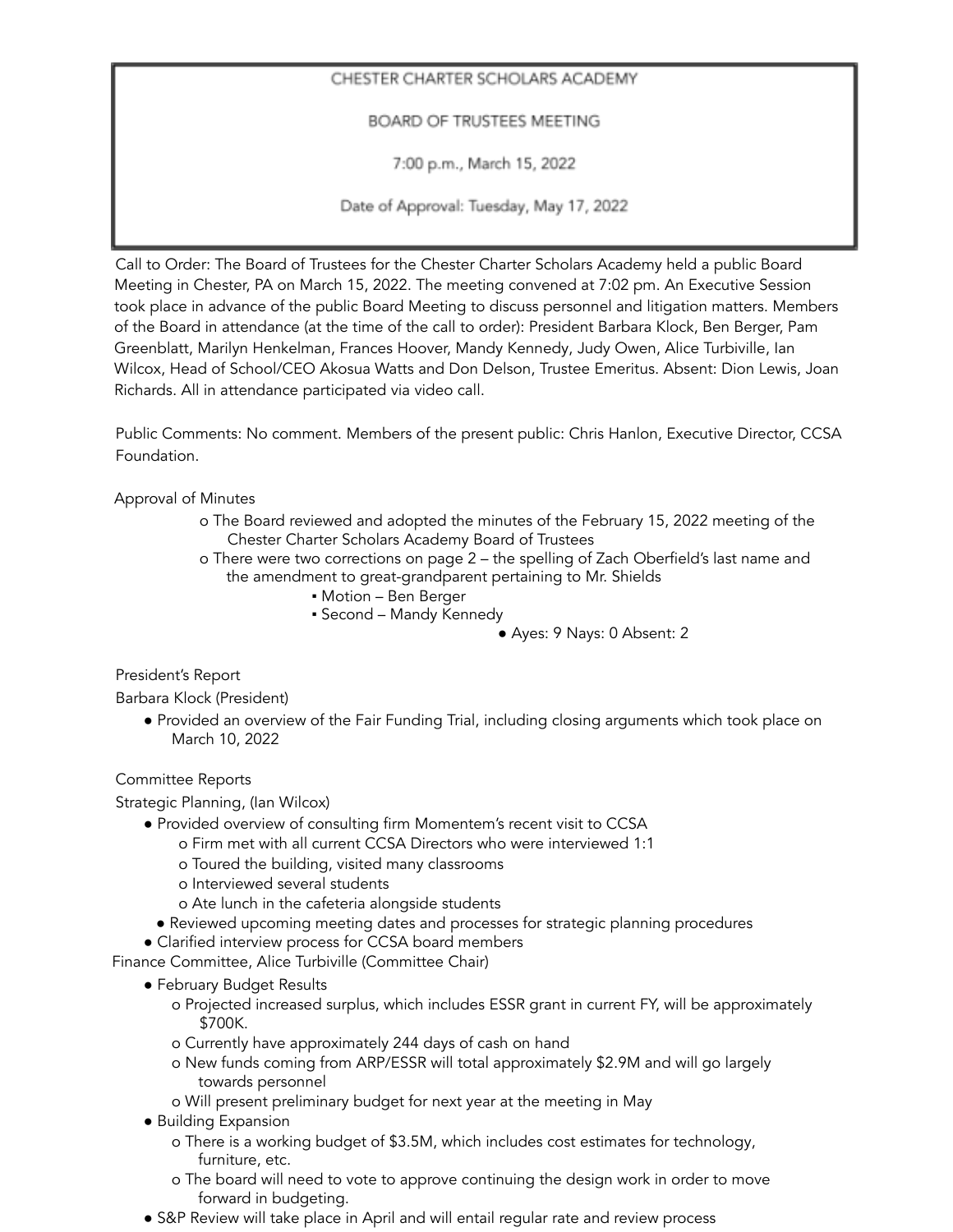● There was a brief discussion about the potential financial effect on the school's budget of rising inflation rates

Facilities, (Mandy Kennedy)

- Overview of meeting with Linn Architects
	- o Received a contract and description of all services that will be supplied
	- o Board will need to approve design development which will provide working drawings that can be submitted to BSI
	- o Projected cost for design development is approximately \$211K
	- o Project will not need permits or stormwater reassessment and there will unlikely be substantial land work to fund
	- o Contract has been forwarded to lawyers
- Reviewed floor plan of new construction
	- o 9 new classrooms in total
	- o Staircase was moved to accommodate better flow of student traffic
	- o No need to add bathrooms
	- o Additional expense will be spent on initial structure in order to prepare for the eventual addition of the third floor
	- o There was a brief discussion regarding the efficacy of having moveable/mobile walls in any classrooms in case there is a need to change room sizes in the future
- Vote to move forward with the next phase of the design process
	- o Motion to Approve Contract plans Alice Turbiville
	- o Mandy Kennedy second
		- Ayes: 9 Nays: 0 Absent: 2

Nominating and Governance, Judy Owen (Committee Chair)

- Protocol for Board Leadership
	- o Search will happen in as transparent way as possible

o Barbara will reach out to those members who have expressed interest in board leadership o New board president will spend one year as president-elect learning under Don Delson o Expected term for new president will be three years with an option to renew for another three

- o New vice-president will take that position with a commitment to becoming the next president
- Potential Board Members

o Mr. Shields declined the invitation to serve as parent/guardian member. Lauren White is the new parent candidate. She is a parent to a current  $1<sup>st</sup>$  grader as well as a 2021 graduate. o Bill Cumby, friend of Judy Owen and former business partner of Don Delson, has been put forward as candidate. He began as an educator before starting his company, W.S. Cumby and Sons. He also has an MBA and would bring expertise in finance and facilities. Ben Berger, Barbara Klock and Ian Wilcox will conduct interviews.

- Onboarding
	- On March 2, 2022, Mandy Kennedy, Frances Hoover and Pam Greenblatt went through official new member onboarding process.
- PA Department of Education trustee training
	- o Encouraged members to view videos:

https://www.education.pa.gov/Schools/Governance/Act55/Pages/Charter-School-Trustees Training.aspx

● Charter of Committee

o Provided overview of change that will be presented formally at the May 17 meeting: Current charter asks that board surveys are conducted twice a year, along with biannual self-assessments. Committee decided once a year would suffice. Ian Wilcox will supply a useful survey metric.

## School Report

Akosua Watts (Head of School/CEO)

- Overview of Second Trimester
	- o Currently in process of conducting student-led conferences
	- o Middle School and High School had public dance performances on March 8 and 10 respectively